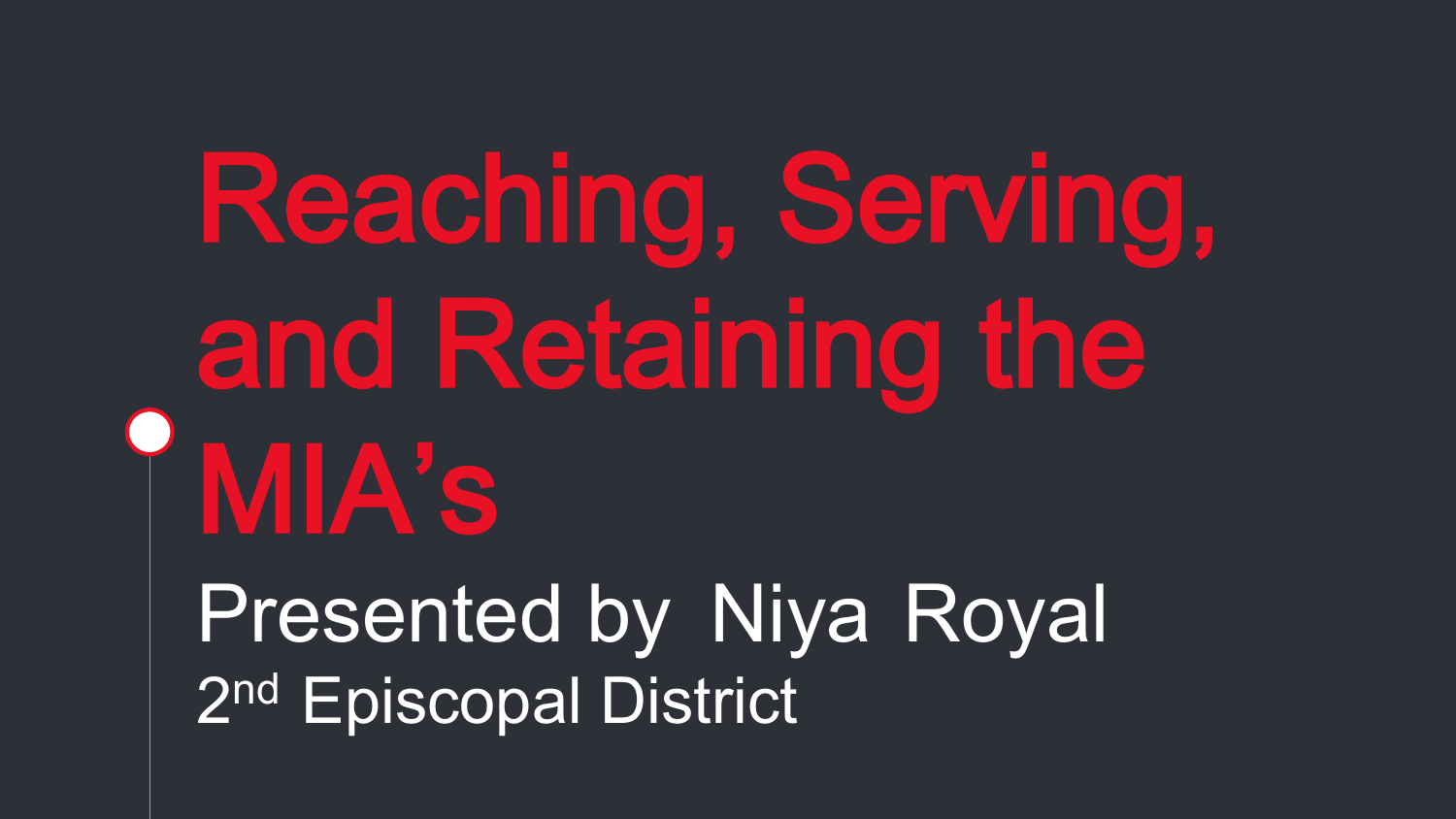## **A MISSING YOUNG HEARTS, HEADS, & HANDS**

| <b>GENERATION</b>                                 | <b>BORN IN</b>  | <b>CURRENT AGE</b> | <b>POPULATION</b> |
|---------------------------------------------------|-----------------|--------------------|-------------------|
| The Greatest Generation<br>(GI Generation)        | 1924 or Earlier | 95 or Older        | 1,750,000         |
| The Silent Generation                             | 1925 - 1945     | 74 - 95            | 23,630,000        |
| <b>Baby Boomers</b>                               | 1946 - 1964     | $55 - 74$          | 68,700,000        |
| <b>Generation X</b>                               | 1965 - 1980     | $39 - 55$          | 65,130,000        |
| <b>Millennials</b>                                | 1981 - 1996     | $23 - 39$          | 82,220,000        |
| <b>Generation Z</b><br>(iGen or Post-Millennials) | 1997 - 2012     | $7 - 23$           | 86,400,000        |
| <b>Generation Alpha</b>                           | 2013 or Later   | 7 or Younger       |                   |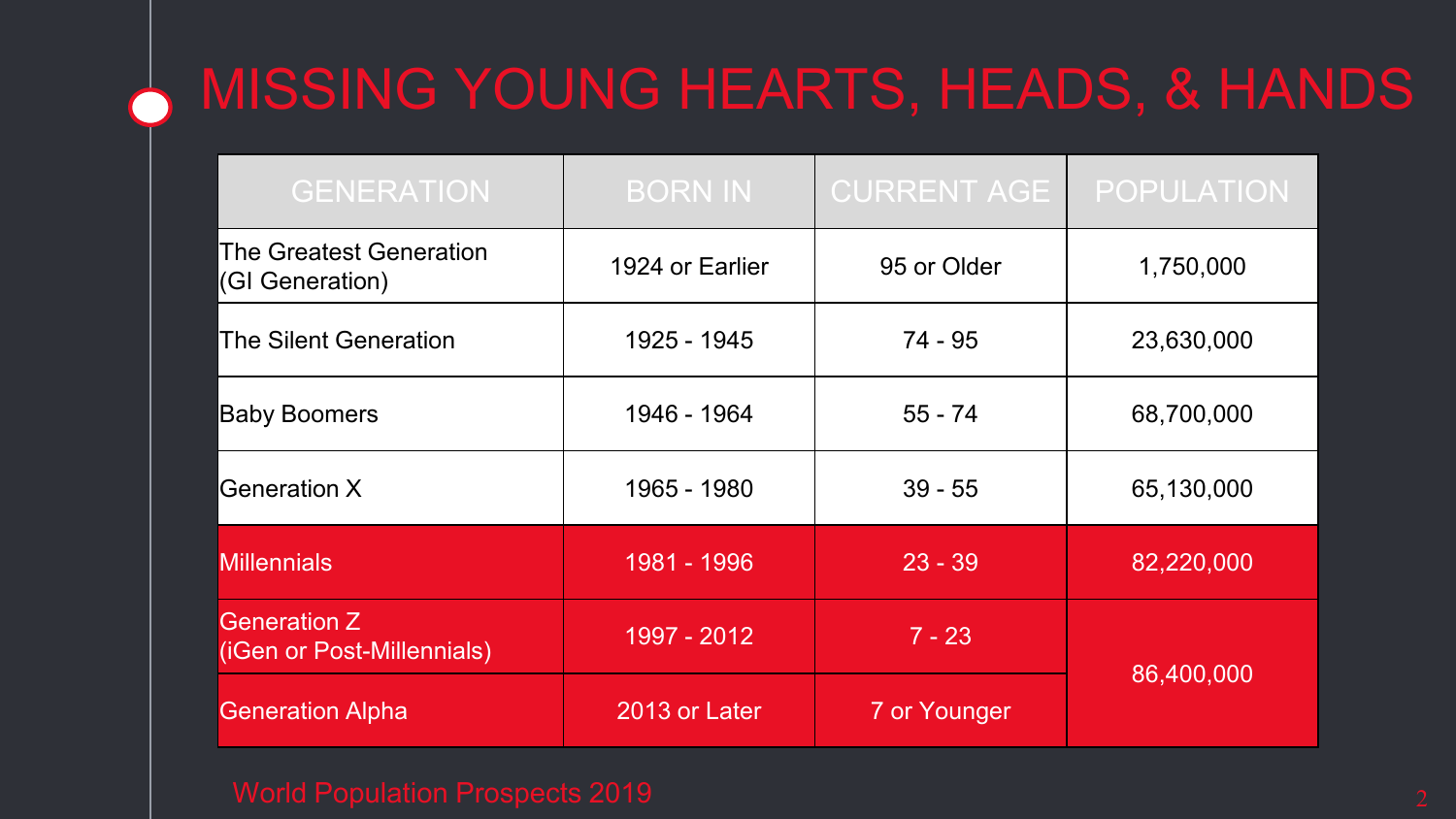## 2,000,000,000 Millennials Largest Living Generation in the World 84% Value Spiritual Growth Less than 50% say that religion is important to them  $\diamond$  50% of the U.S. Workforce By 2025, 75% of the Global Workforce will be Millennials. TAKEOVER GENERATION

Economy, Peter. "The (Millennial) Workplace of the Future Is Almost Here -- These 3 Things Are About to Change Big Time." *Inc.com*, Inc., 15 Jan. 2019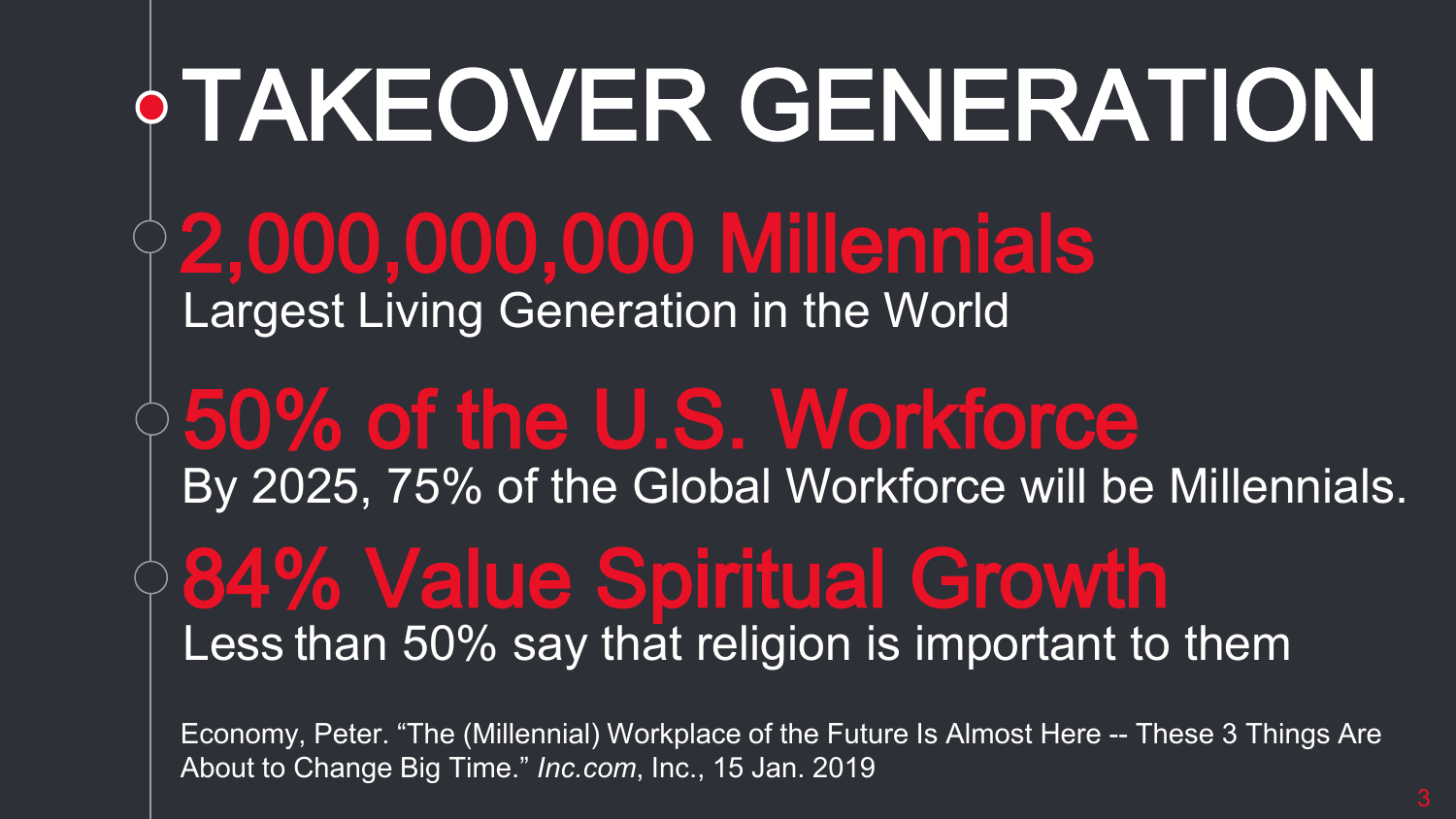## IN-BETWEEN GENERATION

- Apart of the Communication Shift
- Early Lives Without Smartphones and Social Media
- Considered Digital Natives, Adopted Technology
- Technology Preferences
	- Signature Products: Tablet & **Smartphone**
	- Communication Media: Text or Social Media
	- When Making Large Decisions: Face to-Face

### **SMARTPHONE** CAPABILITIES

- 1. Texts/Phone Calls
- 2. Emails
- 3. GPS
- 4. Camera
- 5. Games
- 6. Social Media
- 7. Music
- 8. Bluetooth
- 9. Internet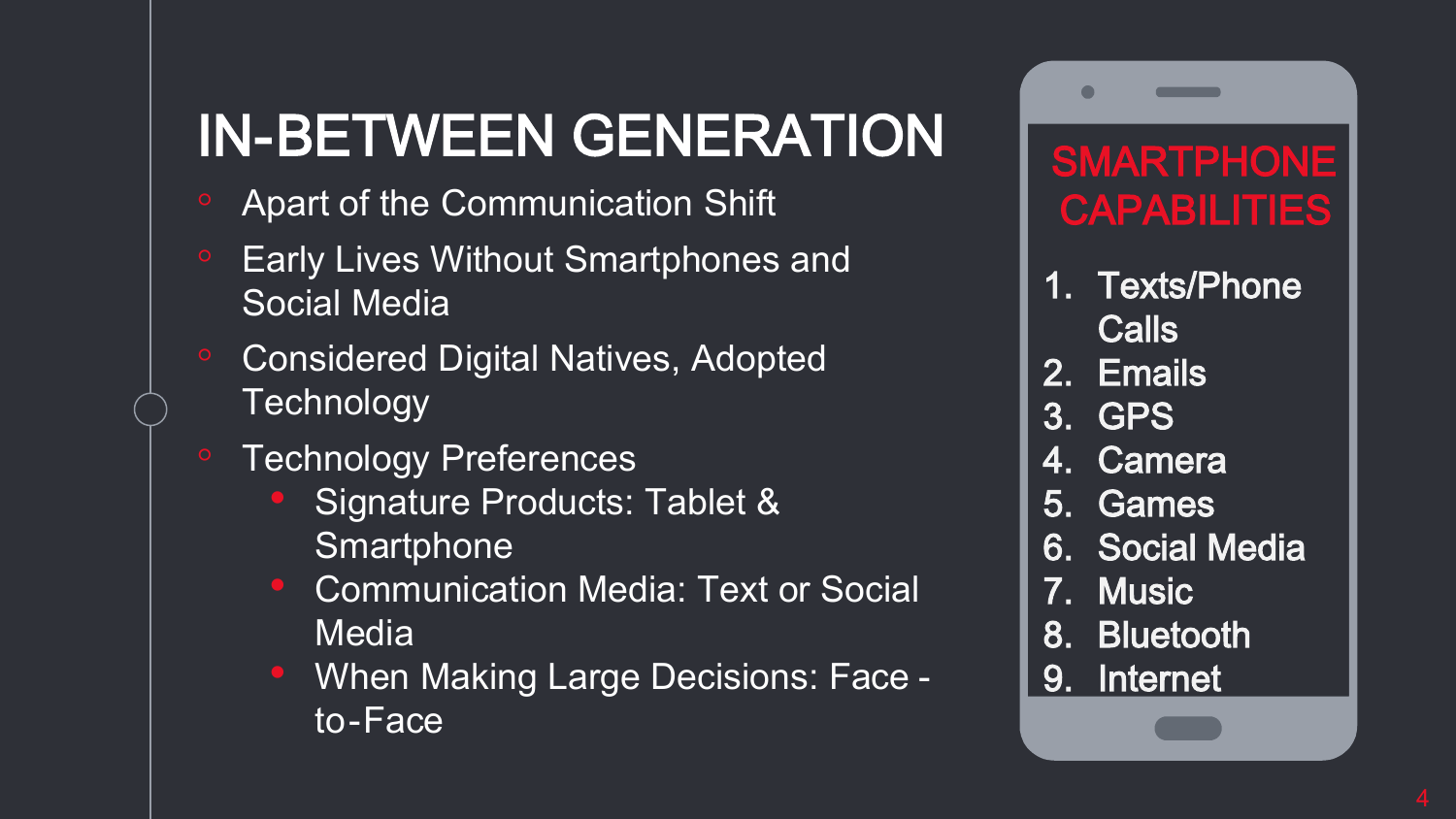

# PRINCIPLES OF MILLENNIALS

## 1. Passion – What I Love to Do 2. Purpose – What Was I Made to Do 3. Provision – What I Need to Do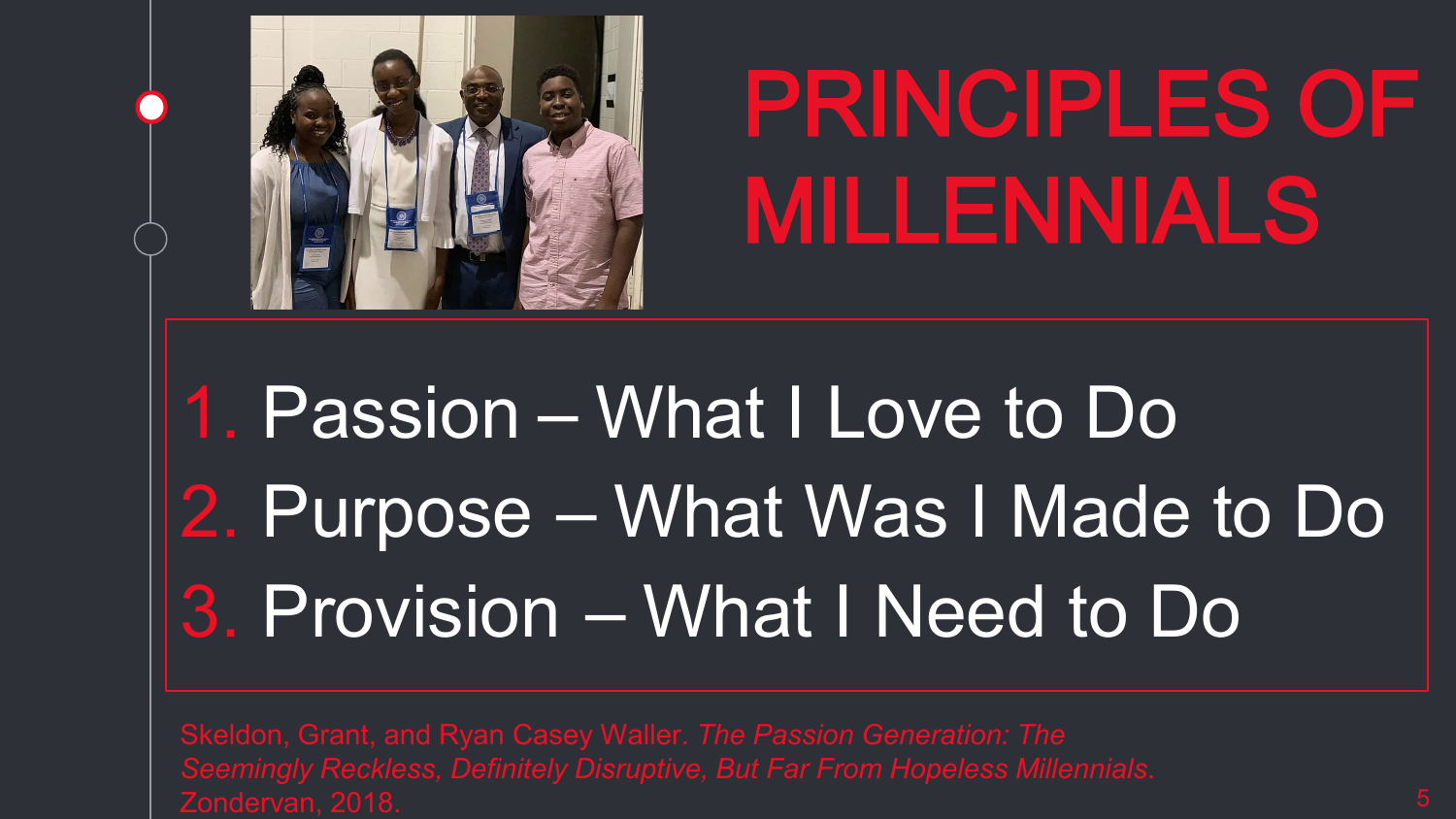

# 59% Of millennials raised in a church have dropped out.

Kinnaman, David, and Aly Hawkins. *You Lost Me: Why Young Christians Are Leaving Church ... and Rethinking Faith*. Baker Books, 2016.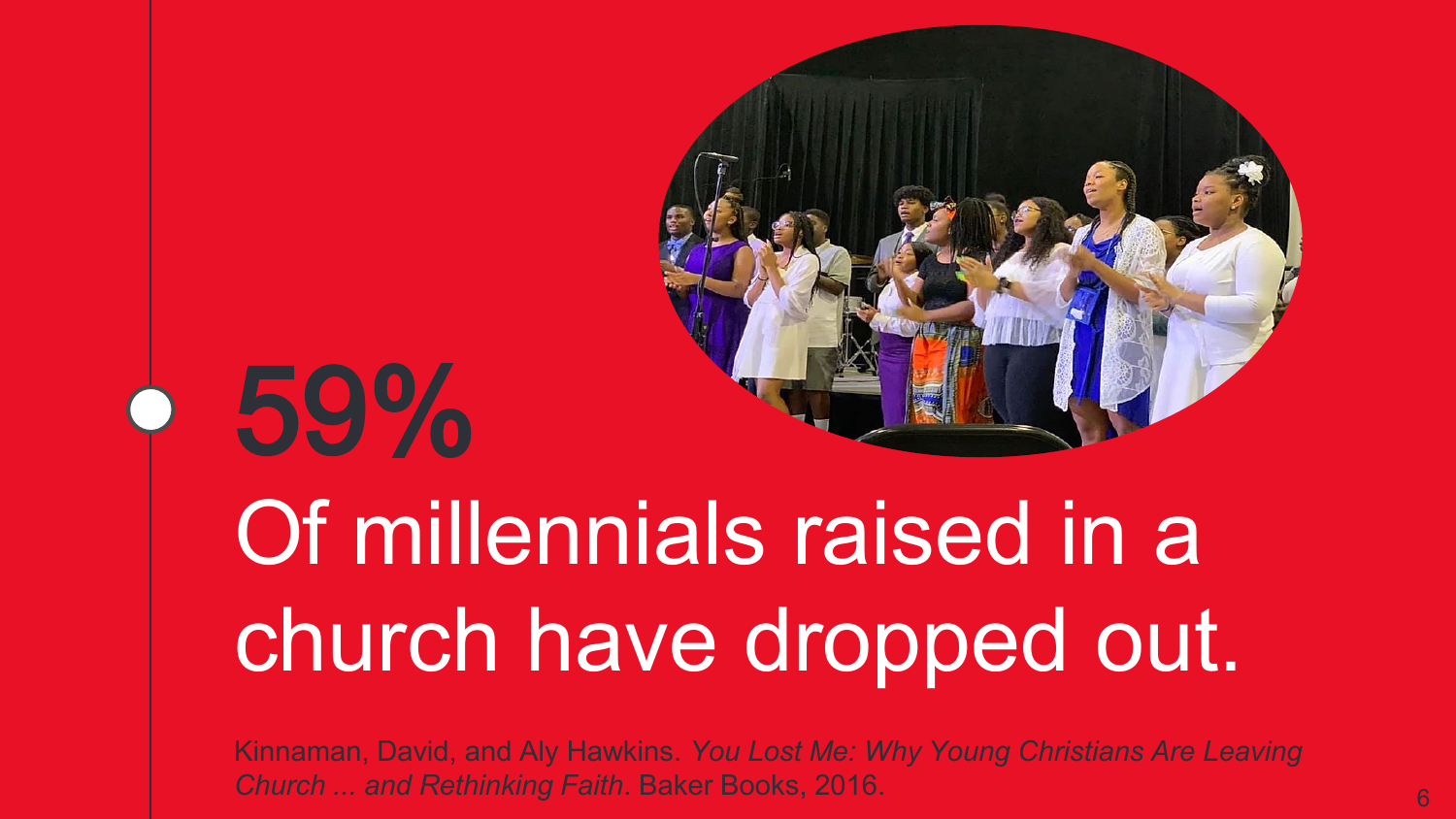## CHURCH DROPOUTS

### **Nomads**

- Still Consider Themselves Christians
- Wrestling with Fa ith
- Disengaged in the Christian Community
- Average  $-3$  Yrs.

## **Prodigals**

- Rejected or Switched Faith
- Feel Resentment Towards Christians and Christianity
- May be Head-Driven or Heart-Driven
- Least Common-1 in 9 Odds

## **Exiles**

- **Feel Stuck** Between Culture and the Church
- Not Inclined Toward Being Separate from the "World"
- Sense God Moving 'Outside the Walls of the Church"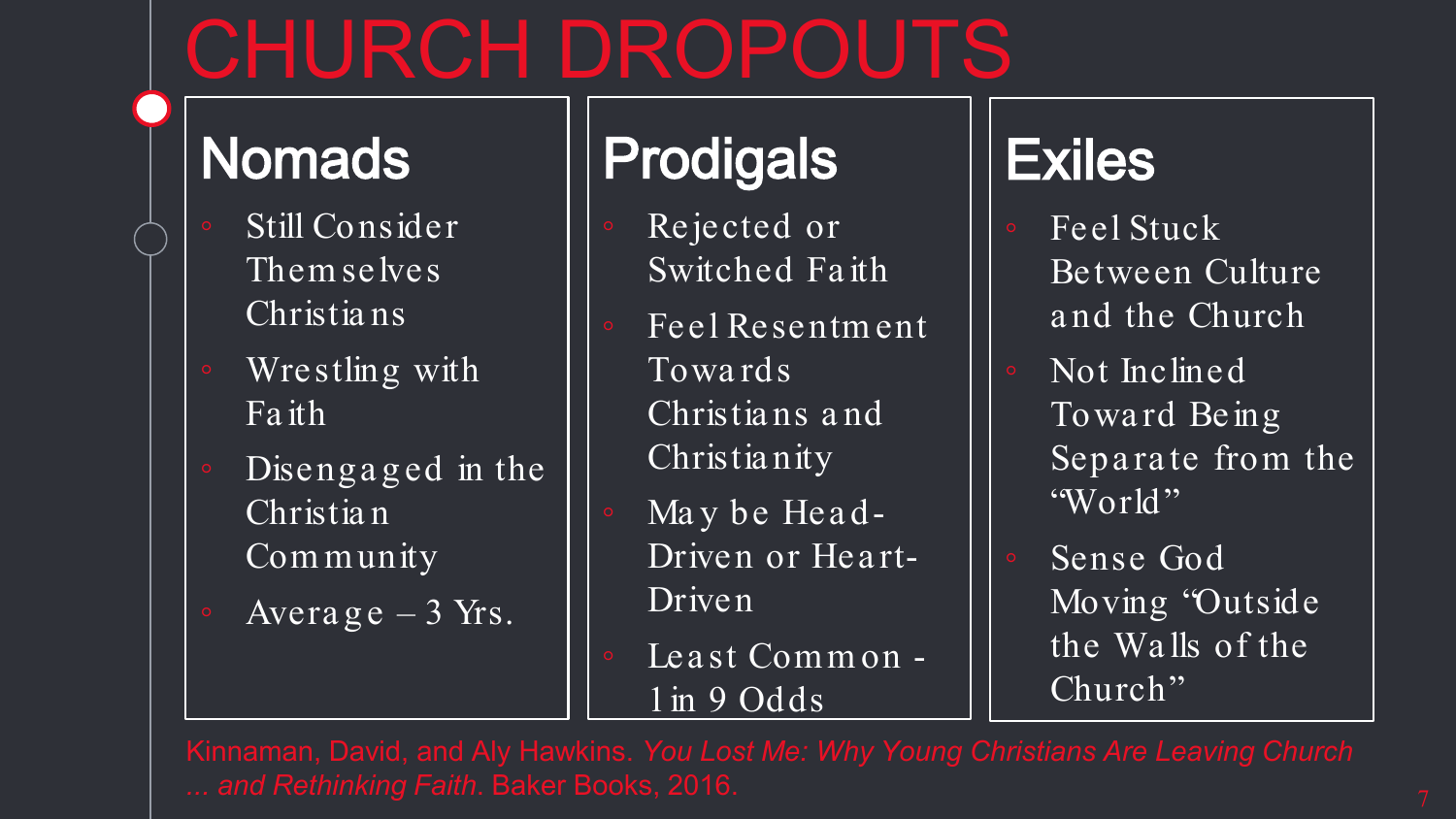# TOP 5 REASONS MILLENNIALS

- 1. The church feels fake.
- 2. The church is exclusive, judgmental.
- 3. The church doesn't care about their community.
- 4. The church is aggressive and hypercritical.
- 5. The church ignores the big, controversial issues.

*... and Rethinking Faith*. Baker Books, 2016.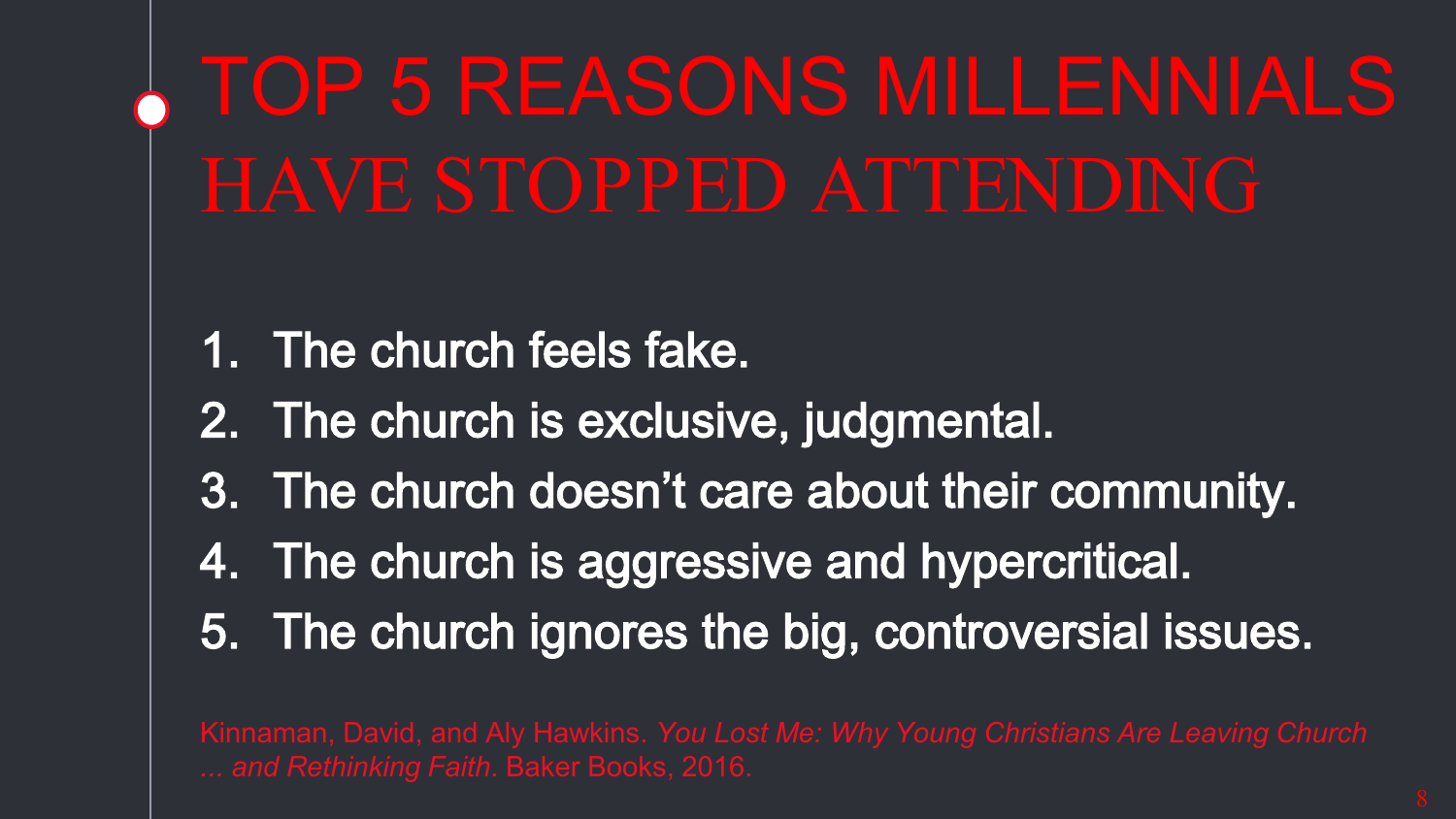

Middle-Aged (Gen X)

**Young Adults & Youth** (Millennials, Gen Z)

# GENERATIONAL GAP

Difference of opinions between one generation and another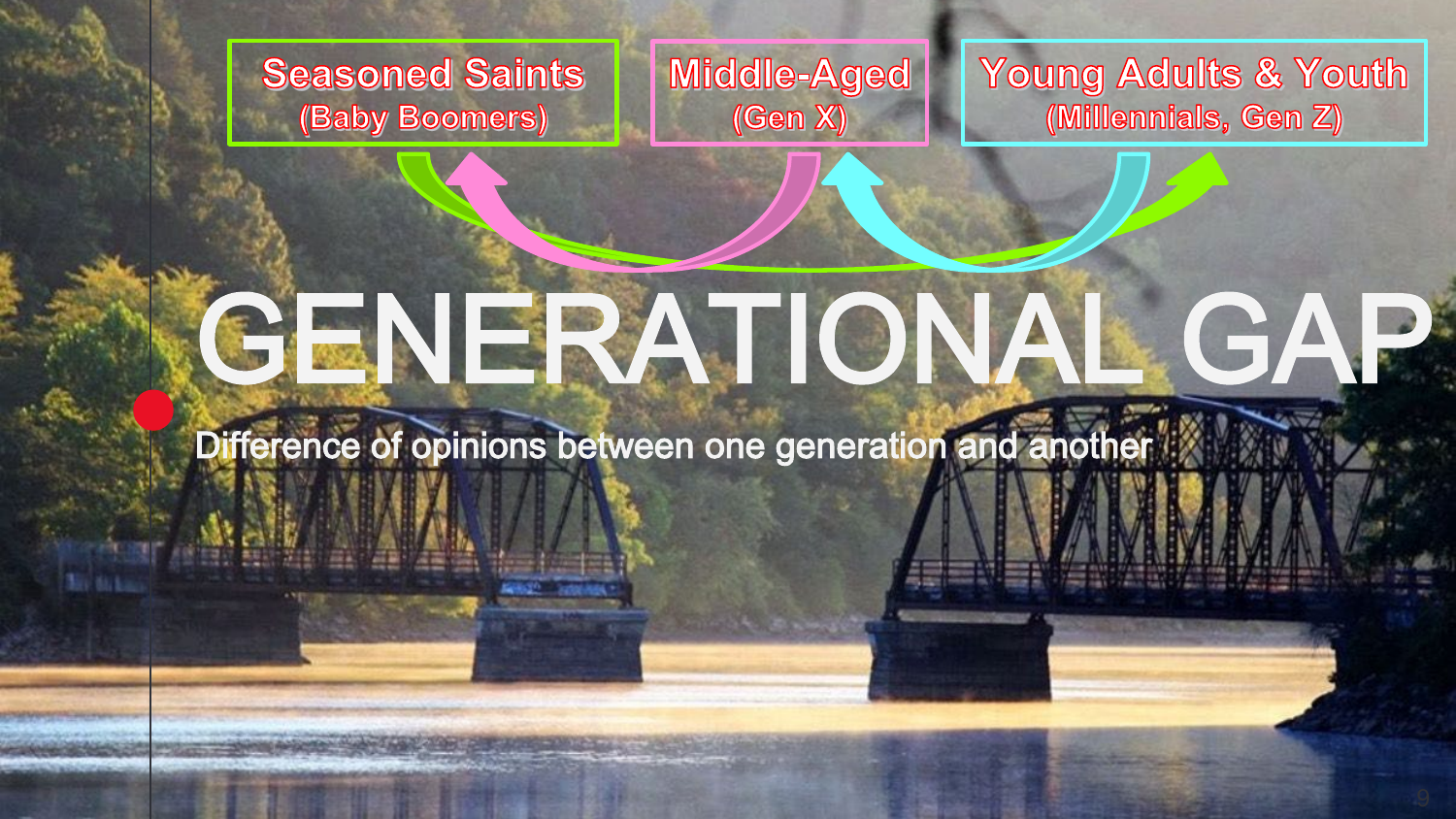## African -American Proverb

## "If you want to go fast, go alone. If you want to go far, go together."

"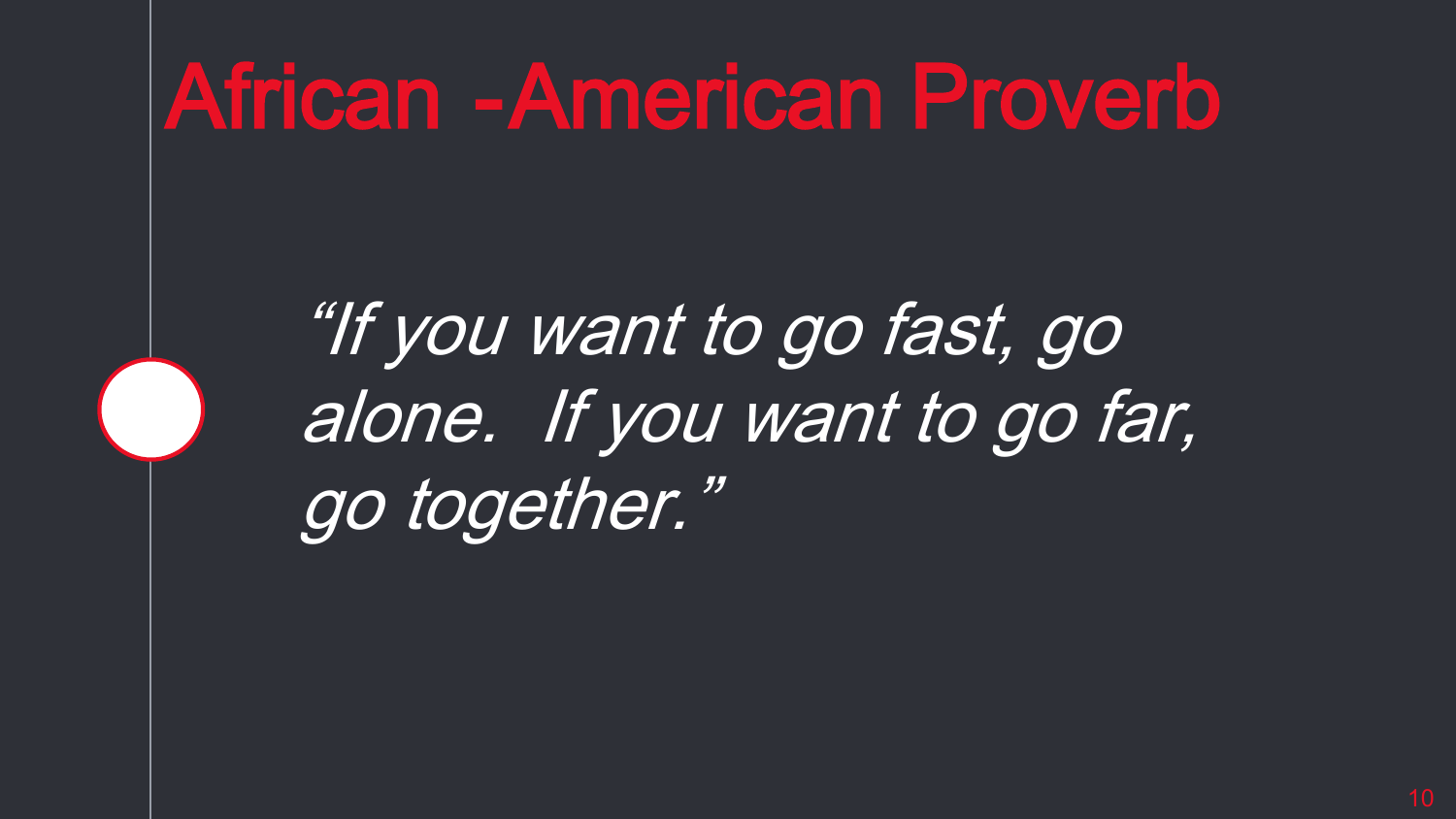## HOW TO REACH, SERVE, & RETAIN

 $Discip$  leship/ Relationships

Give the Young People a Voice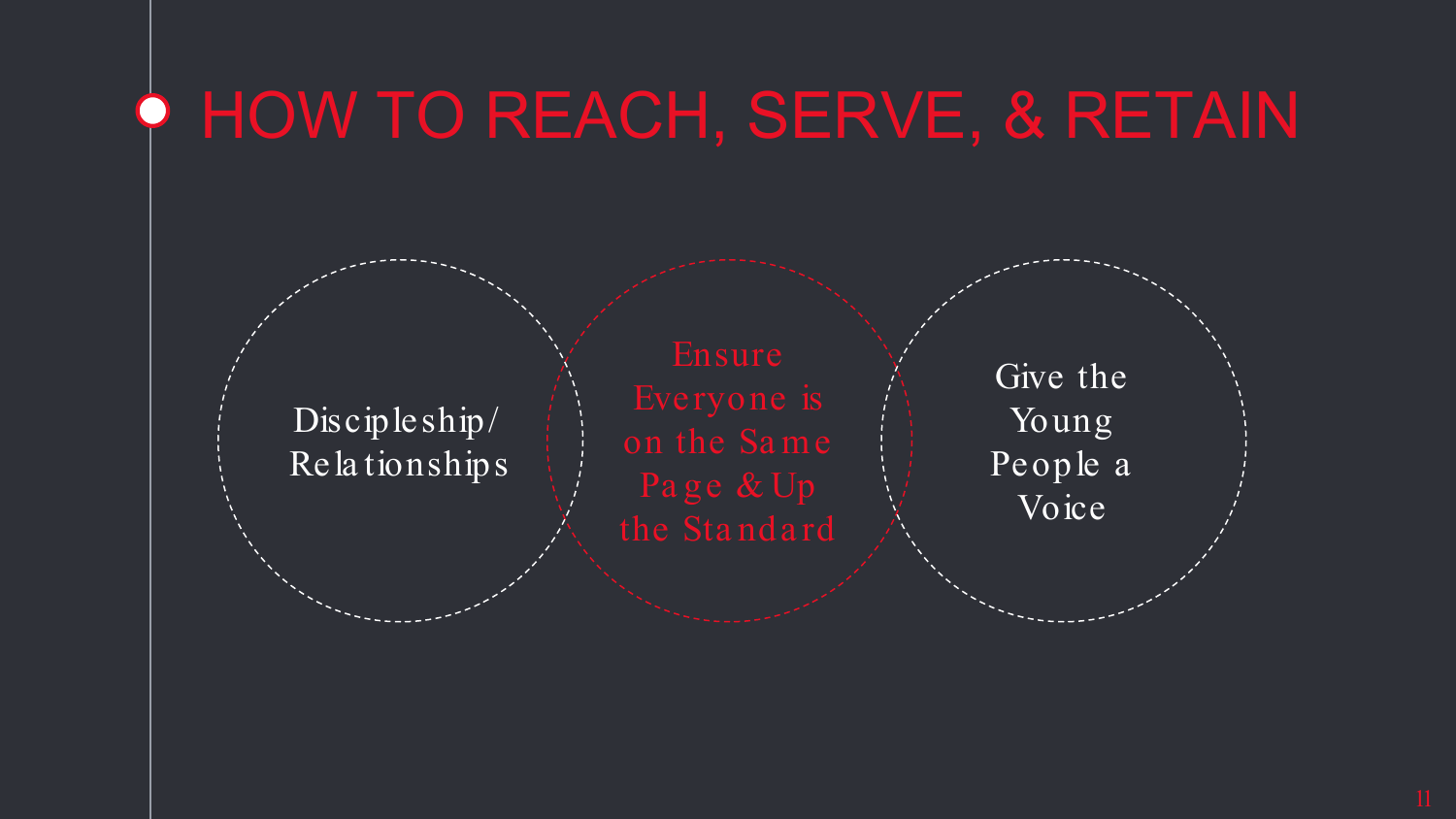

# DISCIPLESHIP

Frequently Following Someone Who is **Spiritually a Step Ahead**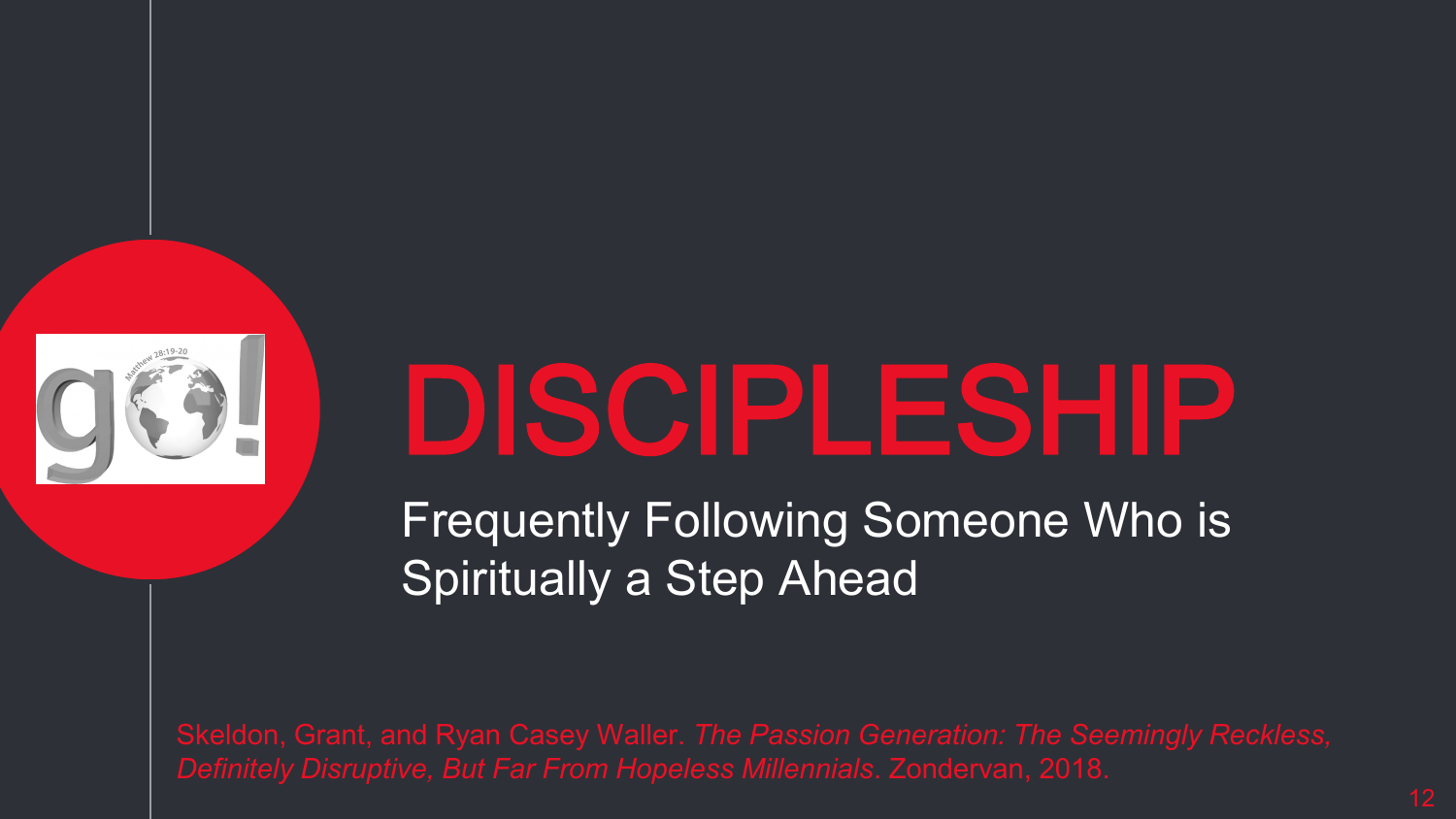## MOST CHURCH EVENTS "Com e a nd Listen to m e."

"Come and Meet with me." MENTORSHIP

"Com e a nd Follow Me." DISCIPLESHIP

Skeldon, Grant, and Ryan Casey Waller. *The Passion Generation: The Seemingly Reckless, Definitely Disruptive, But Far From Hopeless Millennials*. Zondervan 2018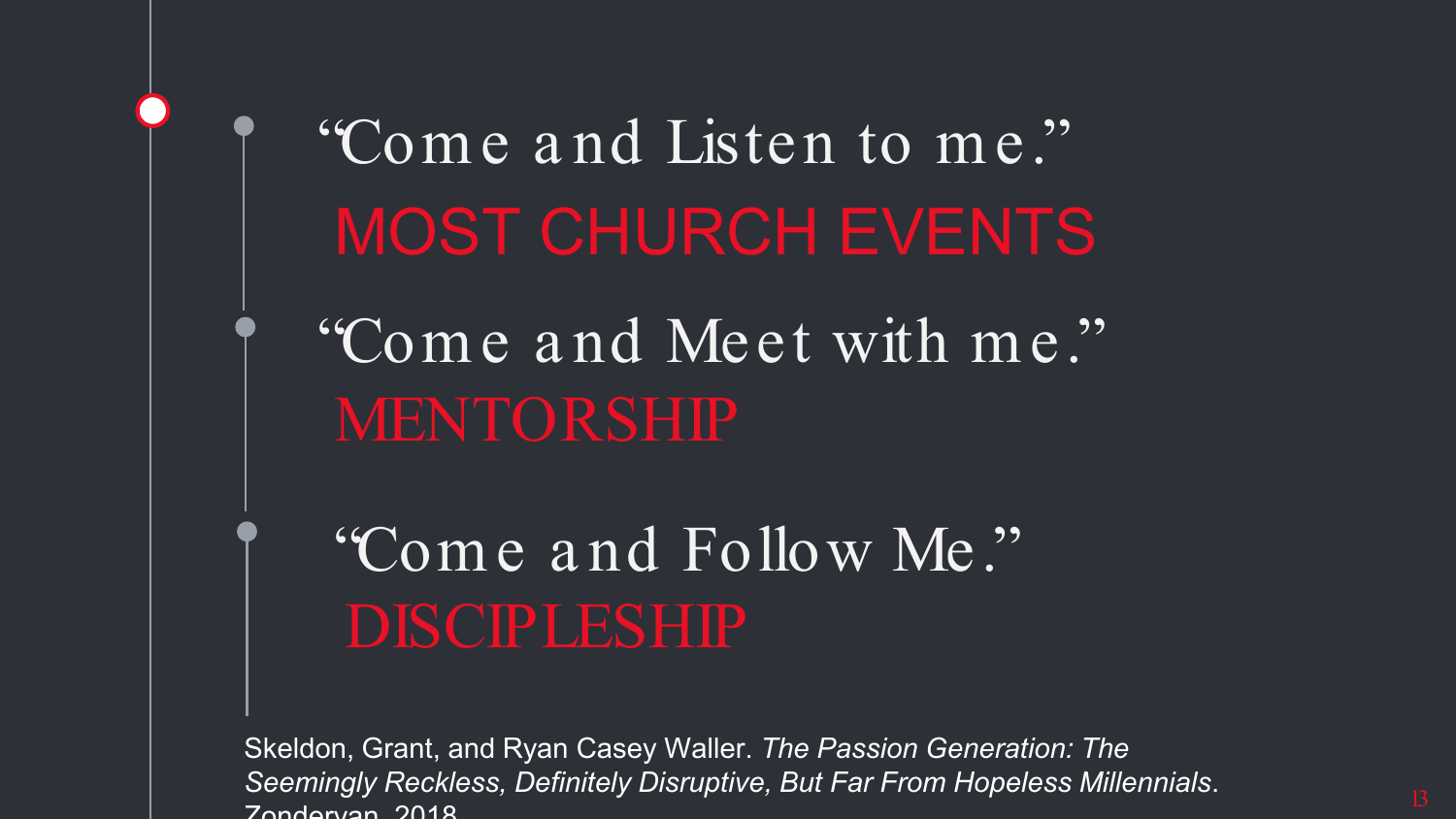### **EXAMPLES TO REACH, SERVE, & RETAIN**

### **DISCIPLESHIP/ RELATIONSHIPS**

- Hand-Craft  $Disci<sub>p</sub>$  les
- Mentorship Program
- Make Connections with Organizations in Your Community (Other Churches, Schools, Etc.)

### **SAME PAGE & UP THE STANDARD**

- Panel, Round the Table Discussion
- Be Authentic & Transparent
- Use Technology  $\&$ Time Wisely
- Train Up a Child  $\&$ Hold Them Accountable

### **GIVE THE YOUNG PEOPLE A VOICE**

- Allow a Young Adult, Youth a Seat at the Table
- Give Them Real Responsibility  $\&$ Allow Them to Make a Difference Beyond the Church